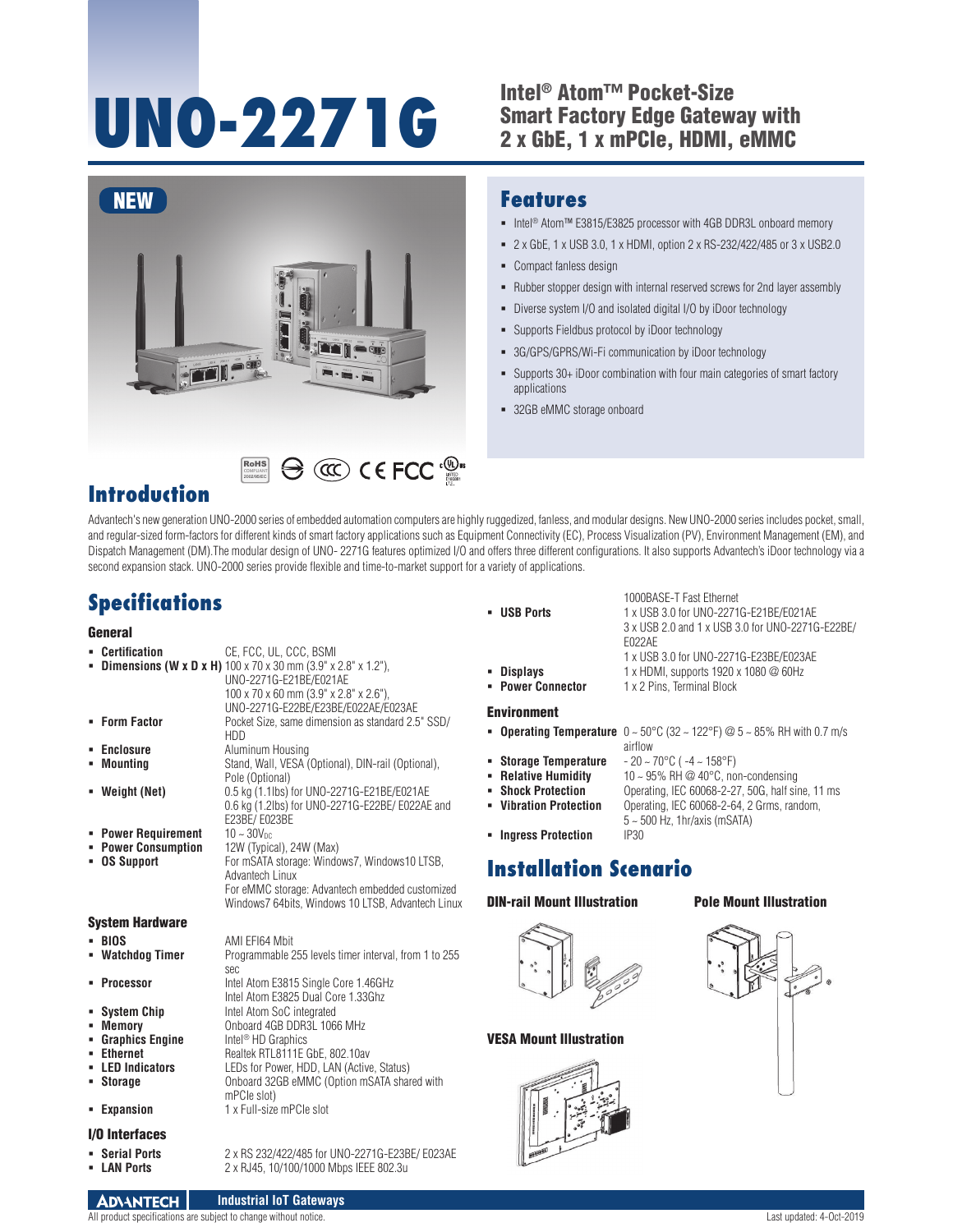## UNO-2271G



## **Front I/O View**

UNO-2271G-E21BE/E021AE





#### UNO-2271G-E23BE/E023AE



## **Ordering Information**

|              | CPU               | <b>Ordering Part Number</b> | <b>USB2.0</b> | RS-232/422/485 | LAN | <b>USB3.0</b> | <b>HDMI</b> | mPCle |
|--------------|-------------------|-----------------------------|---------------|----------------|-----|---------------|-------------|-------|
| Single Stack |                   | UNO-2271G-F21BF             |               |                |     |               |             |       |
| Double Stack | Single Core E3815 | UNO-2271G-E22BE             |               |                |     |               |             |       |
|              |                   | UNO-2271G-E23BE             |               |                |     |               |             |       |
| Single Stack |                   | UNO-2271G-E021AE            |               |                |     |               |             |       |
| Double Stack | Dual Core E3825   | UNO-2271G-F022AF            |               |                |     |               |             |       |
|              |                   | UNO-2271G-E023AE            |               |                |     |               |             |       |

## **iDoor Modules**

- **PCM-23U1DG-BE** Internal locked USB Slot for USB Dongle
- 
- **PCM-24R2GL-AE** 2-Port Gigabit Ethernet, mPCIe, RJ45 **PCM-24S33G-AE** Wide-Temp 3.75G HSPA and GPS, Redundant SIM Card holder<br>**PCM-2300MB-AF** MRAA16R MRAM 2 MBvte mPCle
- **PCM-2300MR-AE** MR4A16B, MRAM, 2 MByte, mPCIe<br>**PCM-27D24DI-AF** 24-Channel Isolated Digital I/O w/ co
- 

## **Embedded O/S**

- 
- 2070015327 Advantech Linux (AdvLinuxTu V1.0.3) image for UNO-2271G-ExxBE/ E0xxAE<br>**20703WE7PS0018** WS7P X64 MUI V4.19 B006 image **20703WE7PS0018** WS7P X64 MUI V4.19 B006 image

24-Channel Isolated Digital I/O w/ counter mPCIe, DB37

WIN10 LTSB v6.03 B010 image

## **Optional Accessories Others**<br>• UNO-2000-LKAE

- 
- power adapter
- **1702002600** Power Cable US Plug 1.8 M **1702002605** Power Cable EU Plug 1.8 M **1702031801** Power Cable UK Plug 1.8 M
- **1700000596** Power Cable China/ Australia Plug 1.8 M

#### Mounting Kits

- **UNO-2271G-DMKAE** UNO-2271G DIN RAIL
- Mount Kit **UNO-2000G-VMKAE** UNO-2000 VESA Mount Kit
- **UNO-2000G-PMKAE** UNO-2000 Pole Mount Kit

## Wi-Fi module & antenna<br>• EWM-W157H01E Wifi 802.1

- Wifi 802.11 a/b/g/n/ac, w/ Bluetooth 4.0 **1750006043** Coaxial cable for antenna **1750008717-01** Antenna L=10.9 cm 50 0hm
- 

#### **Online Download** www.advantech.com/products

Reserved Antenna

> Adapters & Power cords **PWR-247-CE** 60W AC to DC UNO series